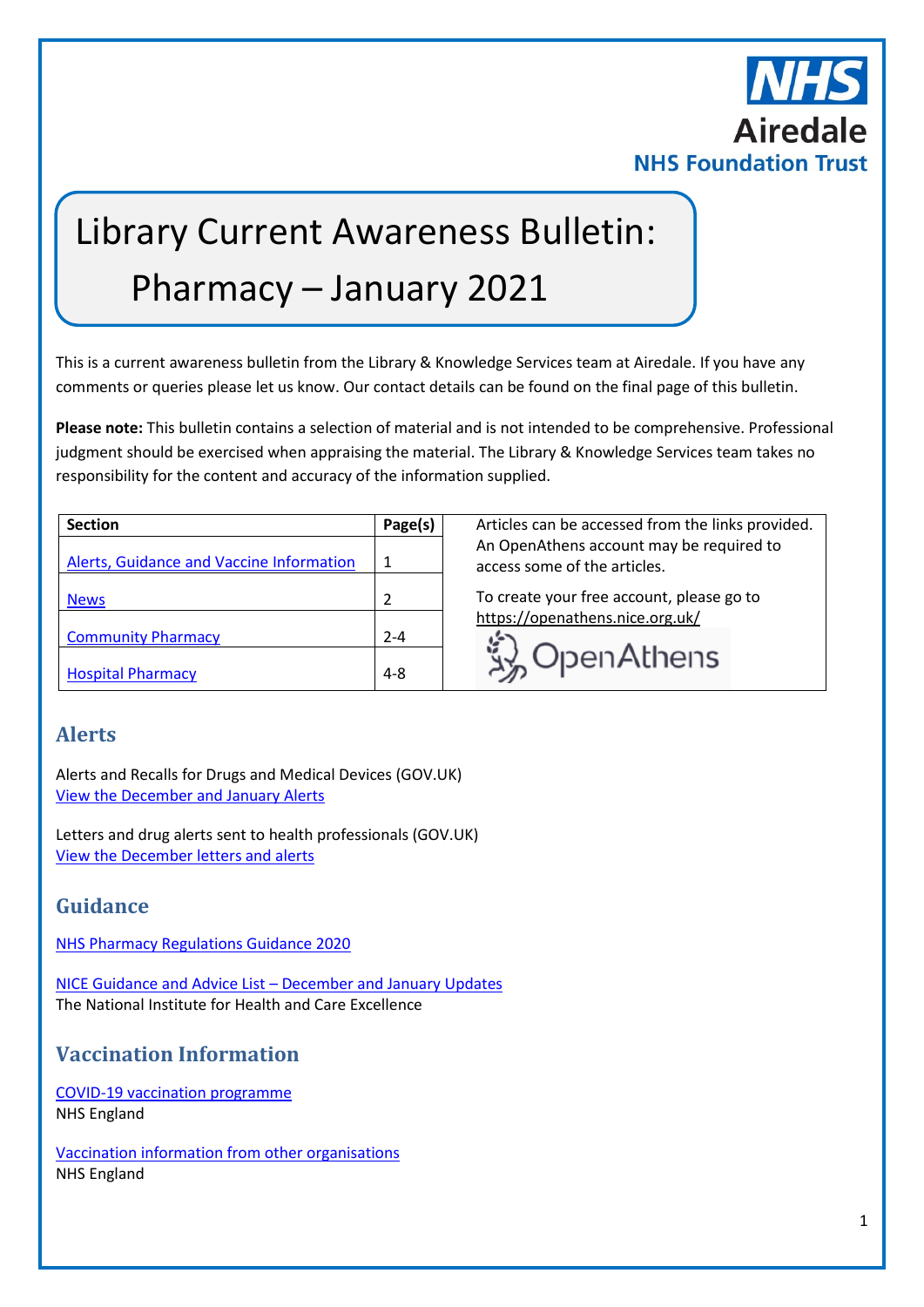## <span id="page-1-0"></span>**News**

#### [BBC News articles on the pharmaceutical industry](https://www.bbc.co.uk/news/topics/cg1lkvgedv8t/pharmaceutical-industry)

[Articles published by BBC News on the pharmaceutical industry are collected here.]

#### Covid-[19 vaccination: What's the evidence for extending the dosing interval?](https://www.bmj.com/content/372/bmj.n18)

*BMJ*

January 2021

["On 30 December the four UK chief medical officers announced that the second doses of the covid vaccines should be given towards the end of 12 weeks rather than in the previously recommended 3-4 weeks. Gareth Iacobucci and Elisabeth Mahase look at the questions this has raised."]

#### [New standards for initial education and training of pharmacists approved](https://www.pharmacyregulation.org/news/new-standards-initial-education-and-training-pharmacists-approved)

#### *General Pharmaceutical Council*

December 2020

["The implementation of these standards will transform the education and training of pharmacists, so they are able to play a much greater role in providing clinical care to patients and the public from their first day on the register."]

#### [NHS Discharge Medicines Service](https://www.england.nhs.uk/primary-care/pharmacy/nhs-discharge-medicines-service/)

*NHS England*

#### December 2020

["The NHS Discharge Medicines Service is a new essential service for community pharmacy contractors, commencing on the 15 February 2020. As an essential service, it must be provided by all community pharmacy contractors."]

#### [Pregnancy, COVID-19 and Emerging Therapeutic Options](https://www.fpm.org.uk/blog/pregnancy-covid-19-and-emerging-therapeutic-options/)

Abbas-Hanif, A., Tansey, S., Sankarasubramanian, R. and Ward, P. for *Faculty of Pharmaceutical Medicine Blog* January 2021

[In this article the authors discuss the risks COVID-19 poses to pregnant women, the foetus and the newborn. They review current epidemiology, therapeutic options and focus on the specific drug development needs of this group during a pandemic.]

# <span id="page-1-1"></span>**Community Pharmacy**

#### [Community pharmacy explained](https://www.kingsfund.org.uk/publications/community-pharmacy-explained)

Baird, B. and Beech, J. *The Kings Fund* December 2020

["Community pharmacy is a critical part of primary care in England, but its role and relationship to the wider NHS is often poorly understood. This explainer looks at the community pharmacy sector in England, explaining how pharmacies are contracted and funded, the types of services they provide and future trends in the sector."]

#### [Community pharmacists' exposure to COVID](https://www.ncbi.nlm.nih.gov/pmc/articles/PMC7255346/)-19

Cabas, P., Di Bella, S., Giuffrè, M., Rizzo, M., Trombetta, C., Luzzati, R., Antonello, R.M., Parenzan, K., and Liguori, G. *Research in Social & Administrative Pharmacy*, vol. 17(1) pp. 1882-1887 January 2021

[Between April 30th and May 10th, a questionnaire was administered through social media to Italian community pharmacists. From 67,000 pharmacists currently working in community pharmacies, 1,632 answered the survey which asked questions about occupational exposure, symptoms development, and testing practices. The survey population reflected the general Italian community pharmacist population in terms of age, gender, and number of co-workers. Protective measures were adopted in up to 99.9% of pharmacies. 624 pharmacists (38.2%) developed at least one COVID-19 related symptom in the period between February 28th and May 10th. In addition, 102 pharmacists (6.2%) were tested for COVID-19 and 15, the 15% of the tested population and 0.92% of the whole survey population, tested positive on nasopharyngeal swab. However, while the number of symptomatic pharmacists decreased, a higher number of tests were performed, thus COVID-19 prevalence among community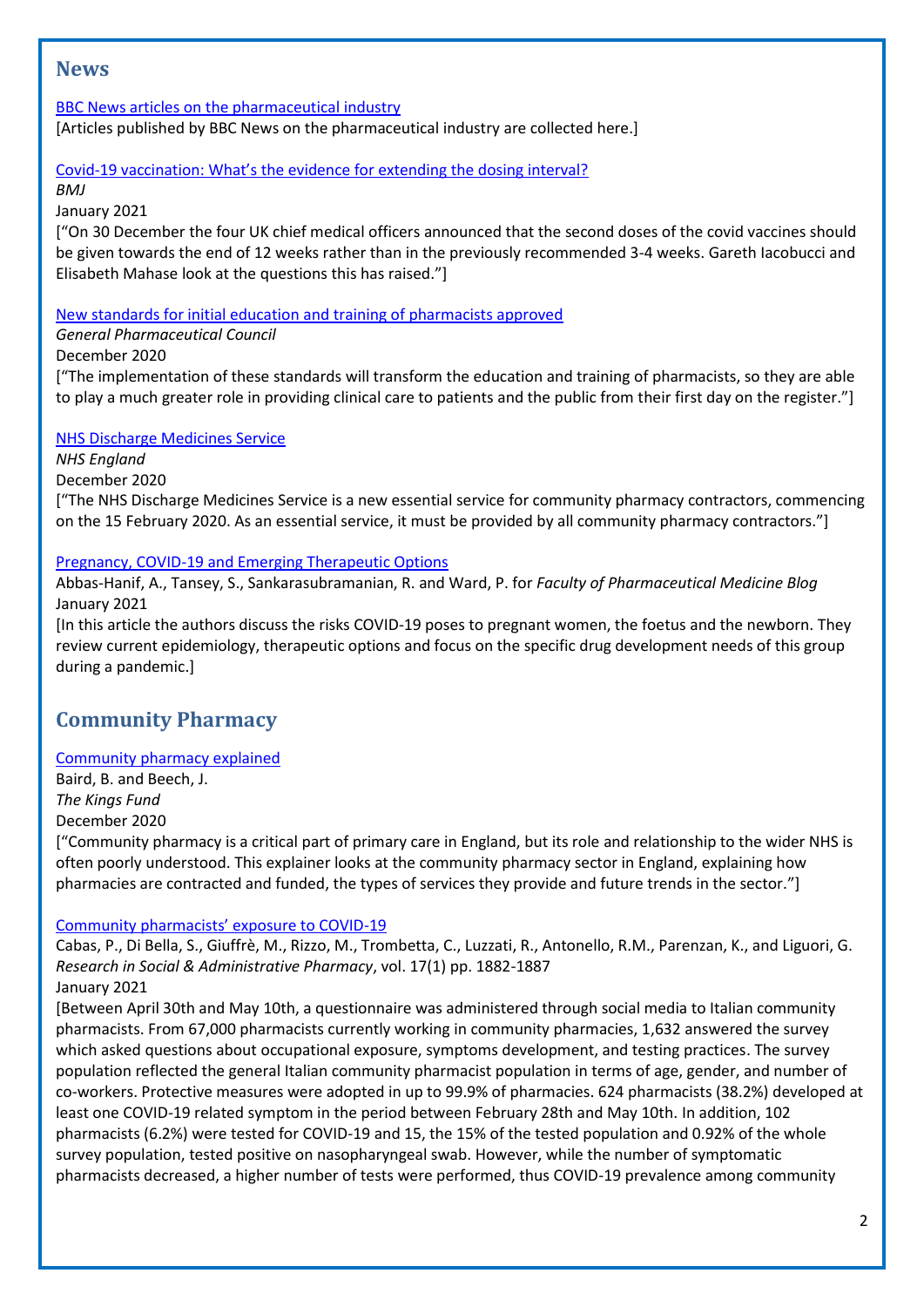pharmacists could have been underestimated and is probably intermediate between other healthcare workers and the general population (0.31%).]

## [General practitioner practice-based pharmacist input to medicines optimisation in the UK: pragmatic, multicentre,](https://joppp.biomedcentral.com/articles/10.1186/s40545-020-00279-3)  [randomised, controlled trial](https://joppp.biomedcentral.com/articles/10.1186/s40545-020-00279-3)

Syafhan, N.F., Al Azzam, S., Williams, S.D., Wilson, W., Brady, J. et al *Journal of Pharmaceutical Policy and Practice*, vol. 14(1) January 2021

[The purpose of this study was to evaluate the impact of a medicines optimisation intervention, delivered by GP practice-based pharmacists, to patients at risk of medication-related problems (MRPs), on patient outcomes and healthcare costs. This was a multi-centre, randomised (normal care or pharmacist supplemented care) study in four regions of the UK, involving patients (n = 356) from eight GP practices, with a 6-month follow-up period. Participants were adult patients who were at risk of medication-related problems (MRPs). Median number of MRPs per intervention patient were reduced at the third assessment, i.e. 3 to 0.5 (p < 0.001) in patients who received the full intervention schedule. Medication Appropriateness Index (MAI) scores were reduced (medications more appropriate) for the intervention group, but not for control group patients (8  $[4-13]$  to 5  $[0-11]$  vs 8  $[3-13]$  to 7  $[3-$ 12], respectively; p = 0.001). Using the intention-to-treat (ITT) approach, the number of telephone consultations in intervention group patients was reduced and different from the control group (1  $[0-3]$  to 1  $[0-2]$  vs 1  $[0-2]$  to 1  $[0-$ 3], p = 0.020). No significant differences between groups were, however, found in unplanned hospital admissions, length of hospital stay, number of A&E attendances or outpatient visits. The mean overall healthcare cost per intervention patient fell from £1041.7 ± 1446.7 to £859.1 ± 1235.2 (p = 0.032). Cost utility analysis showed an incremental cost per patient of − £229.0 (95% CI − 594.6, 128.2) and a mean QALY gained of 0.024 (95% CI − 0.021 to 0.065), i.e. indicative of a health status gain at a reduced cost (2016/2017).]

On the frontline against COVID-19: Community pharmacists' [contribution during a public health crisis](https://www.ncbi.nlm.nih.gov/pmc/articles/PMC7270164/)

Cadogan, C.A. and Hughes, C.M.

*Research in Social & Administrative Pharmacy*, vol. 17(1) pp. 2032-2035 January 2021

["This article seeks to highlight roles and activities that community pharmacists can undertake to help in relieving pressure on other areas of the health service, such as general practice. This information could help to inform future decisions about the restructuring of existing health services by governments, public health bodies and policy makers in response to public health crises such as COVID-19."]

## [Personal protective practices and pharmacy services delivery by community pharmacists during COVID-19 pandemic:](https://www.ncbi.nlm.nih.gov/pmc/articles/PMC7347346/)  [Results from a national survey](https://www.ncbi.nlm.nih.gov/pmc/articles/PMC7347346/)

Zaidi, S.T.R. and Hasan, S.S.

*Research in Social & Administrative Pharmacy*, vol. 17(1) pp. 1832-1837 January 2021

[Community pharmacists across the UK were invited to participate in a cross-sectional survey to understand their protective practices, professional and general wellbeing, and the delivery of pharmacy services during the COVID-19 pandemic. A total of 206 responses were received with representations from England, Northern Ireland, Scotland, and Wales. The majority of pharmacists (>75% or above) reported an increase in customer traffic to their pharmacy and were asking relevant questions from patients with flu-like symptoms before signposting them to the appropriate care. Most pharmacists (>85%) were maintaining a safe distance of two metres from customers and 72% were wearing an N95 protective mask and 28% were using protective gloves and apron in addition to safe distancing and protective masks. Ninety-nine percent of pharmacists reported drug shortages with 38% and 26% reported significant drug shortages and critical drug shortages causing disruptions beyond over the counter medicines. Eightynine percent of pharmacists reported inappropriate behaviour from patients or carers with 31% and 16% reported it to be a regular or frequent problem, respectively. Fifty-three percent of pharmacists were willing to offer their assistance for mass testing of COVID-19 antibodies if adequate training and reimbursement are provided.]

[Social distancing and the use of PPE by community pharmacy personnel: Does evidence support these measures?](https://www.ncbi.nlm.nih.gov/pmc/articles/PMC7252013/) Hasan, S.S., Kow, C.S., and Zaidi, S.T.R.

*Research in Social & Administrative Pharmacy*, vol. 17(2) pp. 456-459 February 2021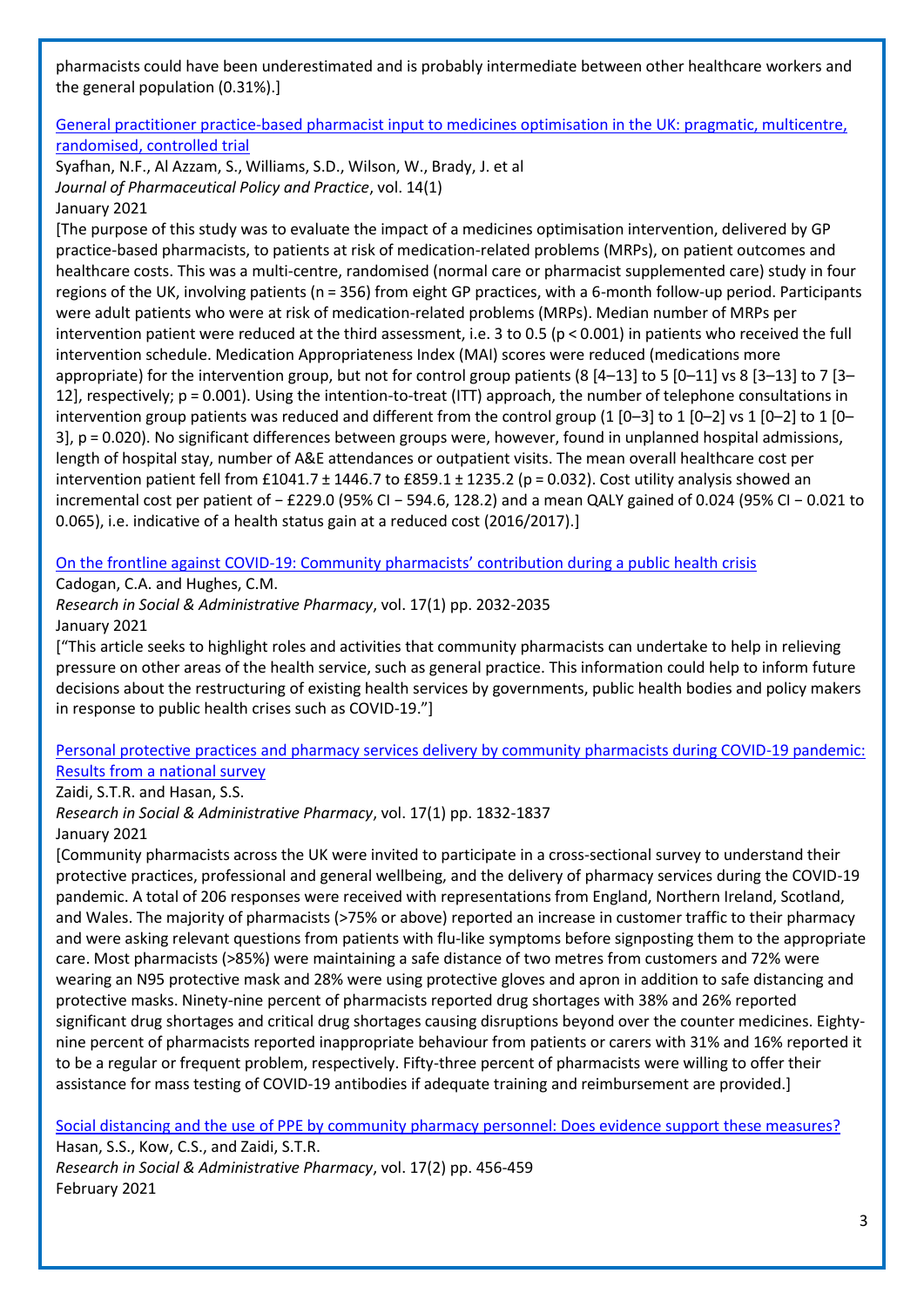["Upon reviewing the recommendations of 15 selected countries across five continents (Asia, Europe, Oceania, North America, and Africa) on social distancing and the use of personal protective equipment (PPE) in community pharmacies, we found inconsistencies in the recommended social distance to be practiced within the community pharmacies. There were also varying recommendations on the use of PPE by the pharmacy personnel. Despite the differences in the recommendations, maintaining recommended social distance and the wearing of appropriate PPE is of utmost importance for healthcare workers, including community pharmacy personnel dealing with day-to-day patient care activities, though full PPE should be worn when dealing with suspected COVID-19 patients."]

#### [The medication discrepancy detection service: A cost-effective multidisciplinary clinical approach](https://www.sciencedirect.com/science/article/pii/S0212656720301372?via%3Dihub)

Oñatibia-Astibia, A., Malet-Larrea, A., Mendizabal, A., Valverde, E., Larrañaga, B., Gastelurrutia, M.Á., Ezcurra, M., Arbillaga, L., Calvo, B., Goyenechea, E.

*Atención Primaria*, vol. 53(1) pp.43-50

#### January 2021

[This study aimed to estimate the effectiveness of a Medication Discrepancy Detection Service (MDDS), a collaborative service between the community pharmacy and Primary Care. This was a non-controlled before-andafter study at the Bidasoa Integrated Healthcare Organisation in Gipuzkoa, Spain. The service was provided by a multidisciplinary group of community pharmacists (CPs), general practitioners (GPs), and primary care pharmacists, to patients with discrepancies between their active medical charts and medicines that they were actually taking. The primary outcomes were the number of medicines, the type of discrepancy, and GPs' decisions. Secondary outcomes were time spent by CPs, emergency department (ED) visits, hospital admissions, and costs. The MDDS was provided to 143 patients, and GPs resolved discrepancies for 126 patients. CPs identified 259 discrepancies, among which the main one was patients not taking medicines listed on their active medical charts (66.7%, n = 152). The main GPs' decision was to withdraw the treatment (54.8%, n = 125), which meant that the number of medicines per patient was reduced by 0.92 (9.12  $\pm$  3.82 vs. 8.20  $\pm$  3.81; p < .0001). The number of ED visits and hospital admissions per patient were reduced by 0.10 (0.61 ± .13 vs 0.52 ± 0.91; p = .405 and 0.17 (0.33 ± 0.66 vs. 0.16 ± 0.42; p = .007), respectively. The cost per patient was reduced by €444.9 (€1003.3 ± 2165.3 vs. €558.4 ± 1273.0; p = .018).]

#### [The potential role of local pharmacies to assess asthma control: an Italian cross-sectional study](https://link.springer.com/article/10.1186/s12889-020-10080-1)

Caminati, M., Cegolon, L., Bacchini, M., Segala, N., Dama, A. Bovo, C., Olivieri, B., Furci, F., and Senna, G. *BMC Public Health*, vol. 21(1)

#### January 2021

[This cross-sectional study aimed to describe the relationship between asthma severity and control in community pharmacies within the health district of the city of Verona, Italy. Patients referring to the participating pharmacies with an anti-asthmatic drug medical prescription and an asthma exemption code were asked to complete the Asthma Control Test (ACT) and a brief questionnaire collecting information on their age, sex, smoking status, aerobic physical exercise and usual asthma therapy, which also defined asthma severity. A multinomial logistic regression model was fitted to investigate the risk of uncontrolled as well as poorly controlled vs. controlled asthma (base). Results were expressed as relative risk ratios (RRR) with 95% confidence interval (95%CI). Fifty-seven community pharmacies accepted to participate and 584 asthmatic patients (54% females; mean-age: 51 ± 19 years) were consecutively recruited from 1st January to 30th June 2018 (6 months). Based upon ACT score 50.5% patients had a controlled asthma, 22.3% a poorly controlled and 27.2% uncontrolled. A variable proportion of patients with uncontrolled asthma were observed for every level of severity, although more frequently with mild persistent form of asthma. Most patients (92%) self-reported regular compliance with therapy. At multinomial regression analysis, patients under regular asthma treatment course (RRR = 0.33; 95%CI: 0.15; 0.77) were less likely to have an ACT< 16 compared to those not taking medications regularly.]

# <span id="page-3-0"></span>**Hospital Pharmacy**

[Bibliometric analysis of peer-reviewed literature on antimicrobial stewardship from 1990 to 2019](https://globalizationandhealth.biomedcentral.com/articles/10.1186/s12992-020-00651-7) Sweileh, W.M. *Globalization and Health*, vol. 17(1) January 2021 [This study aimed to assess global research activity on antimicrobial stewardship (AMS) as one measure for efforts dedicated to contain AMR. A bibliometric method was applied using Scopus. A validated search query was implemented. Bibliometric indicators and mapping were generated. The study period was from 1990 to 2019. The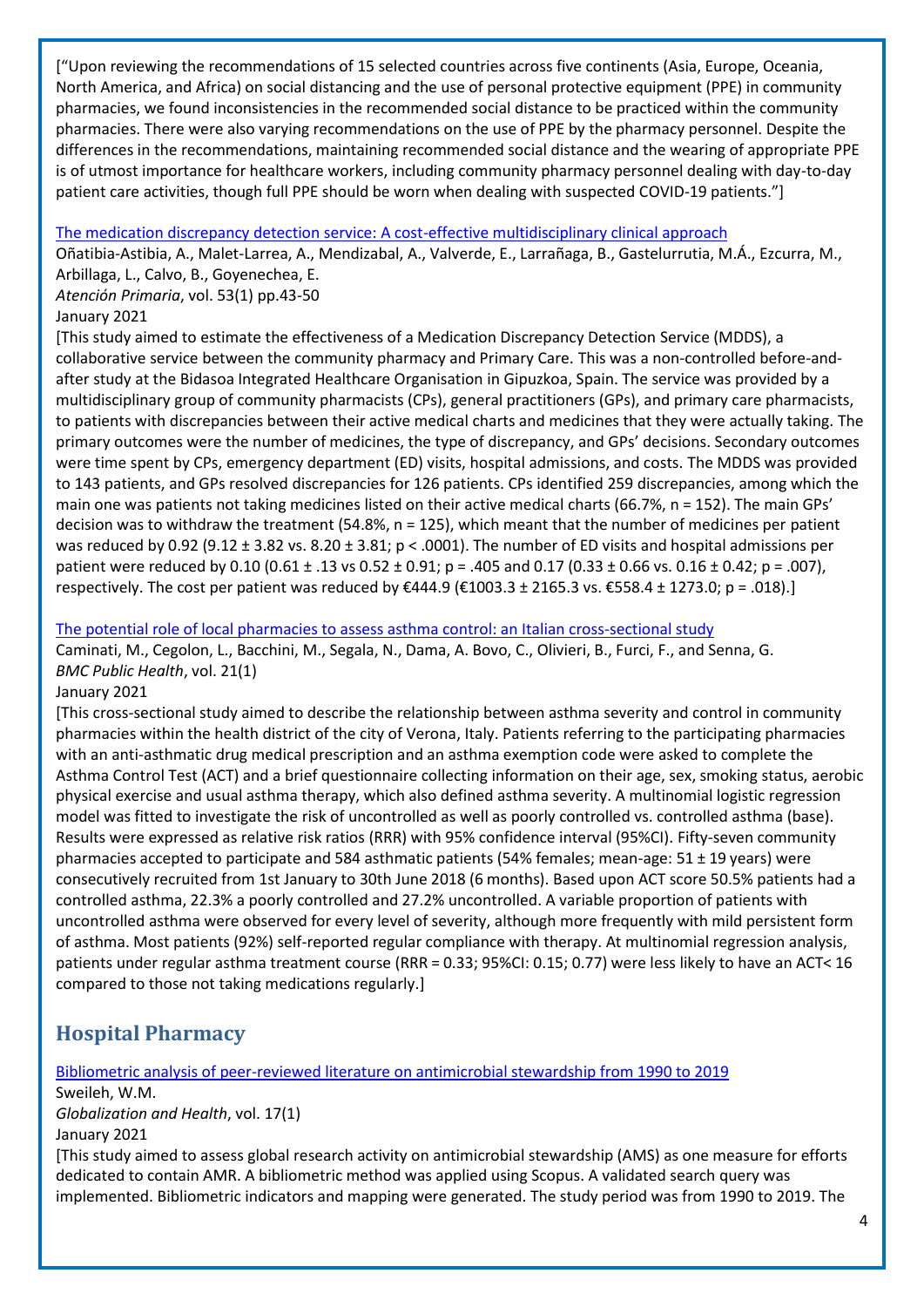keywords "antimicrobial stewardship" or "antibiotic stewardship" were searched for in the titles or abstracts. In addition, documents with the term "restrict" or "restriction" if used with the terms "antimicrobial" or "antibiotic" were retrieved. The search query returned 4,402 documents. The number of publications and cumulative citations showed a steep and parallel increase in the last decade. The region of the Americas returned the most while the Eastern Mediterranean region returned the least. The United States (n = 1834, 41.7%) ranked first. Main research themes in the retrieved literature were the (1) impact of AMS on hospital length stay, (2) role of pharmacists, and (3) development of resistance of various pathogens. Clostridium difficile (n = 94) and Staphylococcus aureus (n = 76) were among the most frequently encountered author keywords. The Infection Control and Hospital Epidemiology journal ranked first (n = 245, 5.6%, h-index = 134) while documents published in the Clinical Infectious Diseases journal (h-index = 321) received the highest number of citations per document (70.7). At the institutional level, the US Centers for Disease Prevention and Control (n = 93, 2.1%) ranked first followed by the Imperial College London (n = 86, 2.0%). The main funding sponsors were the National Institute of Health. Pfizer, Merck, and Bayer pharmaceutical companies played a key role in funding AMS research. International research collaboration between developed (n = 3693, 83.9%) and developing countries (n = 759, 17.2%).]

## [Changes in workflow to a University Pharmacy to facilitate compounding and distribution of antiseptics for use](https://www.ncbi.nlm.nih.gov/pmc/articles/PMC7527879/)  [against COVID-19](https://www.ncbi.nlm.nih.gov/pmc/articles/PMC7527879/)

Nigro, F., Tavares, M. Sato de Souza de Bustamante Monteiro, M., Keiko Toma, H., Faria de Freitas, Z.M., Garofalo, D., Monta Alverne, M., Barros dos Passos, M.M., Pereira dos Santos, E., and Ricci-Junior, E. *Research in Social & Administrative Pharmacy*, vol. 17(1) pp. 1997-2001 January 2021

["This article is a report from an experience about a work developed by Farmácia Universitária at UFRJ (FU-UFRJ) during the nCov-19 pandemic period. The aim of this work was to describe its contribution in the production of antiseptic supplies used to prevent contagion by the new coronavirus. The work routine at the pharmacy has been changed to allow the implementation of local workflow during the pandemic, and to adapt the protection rules to meet the safety measures. FU-UFRJ started to manipulate two antiseptic formulations: 70% ethyl alcohol and gel alcohol, which are included in the National Form, manufacturing around 100 L of these formulations, weekly, to donate to different health units. The experience enabled the adaptation to emergency health standards, planning and meaningful guidance to pharmacists and technicians to attend clinics at university hospitals, vaccination center and UFRJ city hall, in order to facilitate the access to adequate hand hygiene to the population."]

#### Clinic- [and hospital-based home care, Outpatient Parenteral Antimicrobial Therapy \(OPAT\) and the Evolving Clinical](https://www.mdpi.com/2226-4787/8/4/233)  [Responsibilities of the Pharmacist](https://www.mdpi.com/2226-4787/8/4/233)

Docherty, T., Schneider, J. J., and Cooper, J. *Pharmacy*, vol. 8(4)

#### December 2020

["The pharmacist's role is evolving from that involved primarily with dose preparation and supply of medications. Their clinical expertise in medication management ensures that they are an integral member and leader in these models of care. Their role ensures the safe and quality use of medicines, particularly across transitions of care, with the pharmacist taking on the roles of educator and consultant to patients and health professional colleagues. Activities such as antimicrobial stewardship and ongoing monitoring of patients and outcomes is fundamental to ensure quality patient outcomes in these settings."]

#### [Effect of medicines management versus standard care on readmissions in multimorbid patients: a randomised](https://bmjopen.bmj.com/content/10/12/e041558)  [controlled trial](https://bmjopen.bmj.com/content/10/12/e041558)

Lea, M., Mowé, M., Molden, E. Kvernrød, K., Skovlund, E., and Mathiesen, L.

#### *BMJ Open*, vol. 10(12)

## December 2020

[The aim of this study was to investigate the effect of pharmacist-led medicines management in multimorbid, hospitalised patients on long-term hospital readmissions and survival. It was a parallel-group, randomised controlled trial with participants recruited from an internal medicine hospital ward in Oslo, Norway. Participants were acutely admitted multimorbid patients 18 years or older, using minimum four regular drugs from minimum two therapeutic classes. 399 patients were randomly assigned, 1:1, to the intervention or control group. After excluding 11 patients dying in-hospital and two erroneously included, the primary analysis comprised 386 patients (193 in each group)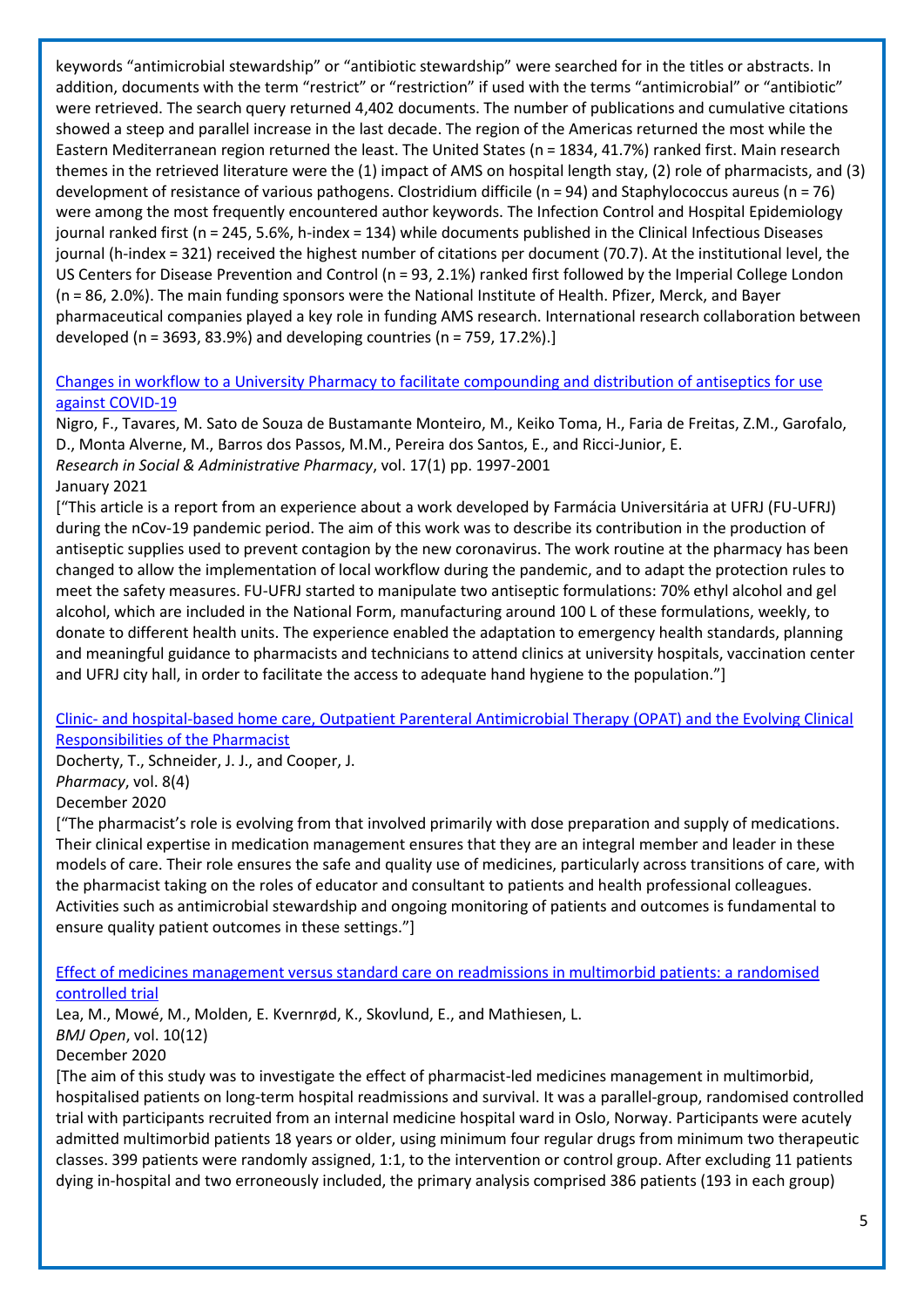with median age 79 years (range 23–96) and number of diseases 7 (range 2–17). Intervention patients received pharmacist-led medicines management comprising medicines reconciliation at admission, repeated medicines reviews throughout the stay and medicines reconciliation and tailored information at discharge, according to the integrated medicines management model. Control patients received standard care. The primary endpoint was difference in time to readmission or death within 12 months. Overall survival was a priori the clinically most important secondary endpoint. Pharmacist-led medicines management had no significant effect on the primary endpoint time to readmission or death within 12 months (median 116 vs 184 days, HR 0.82, 95% CI 0.64 to 1.04, p=0.106). A statistically significantly increased overall survival was observed during 21–40 months follow-up (HR 0.66, 95% CI 0.48 to 0.90, p=0.008).]

[Investigating the challenges and opportunities for medicines management in an NHS field hospital during the COVID-](https://ejhp.bmj.com/content/28/1/10.abstract)[19 pandemic](https://ejhp.bmj.com/content/28/1/10.abstract)

de Val, J., Sohal, G., Sarwar, A., Ahmed, H., Singh, I., Coleman, J.J. *European Journal of Hospital Pharmacy*, vol. 28(1) pp. 10-15 January 2021

[Opportunities and challenges presented for optimal medicines management (MM) during the development of the NHS Nightingale Hospital Birmingham (NHB) are investigated, and a framework developed to support future NHS field hospitals of this model. A team, comprised of an associate medical director, trust chief pharmacist and senior pharmacists iteratively developed a framework to convert the large non-hospital setting into a functioning NHS field hospital with standardised MM processes adjusted appropriately to cope with operational constraints in the pandemic situation. NHB has, because of its repurposing, both challenges and advantages affecting MM that influence development of the framework. Throughout implementation, a 7-week period between announcement and opening, there was continuous evaluation, external stakeholder validation and peer review. The PESTLE model, a mechanism of analysis to identify elements of a project environment (Political, Environmental, Social, Technological, Legal and Economic), was applied to identify influencing factors and support detailed project planning. Compliance with medicines legislation was at the forefront of all MM process development for the NHB field hospital. Internal factors were identified by the core MM team, resulting in a workforce, education & training and clinical pharmacy MM plan.]

#### [Management of human resources of a pharmacy department during the COVID-19 pandemic: Take-aways from the](https://www.sciencedirect.com/science/article/pii/S1551741120311475?via%3Dihub)  [first wave](https://www.sciencedirect.com/science/article/pii/S1551741120311475?via%3Dihub)

Adam, J-P., Khazaka, M., Charikhi, F., Clervil, M., Huot, D.D. et al *Research in Social & Administrative Pharmacy*, vol. 17(1) pp. 1990-1996 January 2021

["The purpose of this article is to share the experiences of the pharmacy department of the Centre hospitalier de l'Université de Montréal (CHUM) in response to the COVID-19 pandemic. Seven of the most important issues will be addressed: crisis management, internal communications, employee stress, reorganisation of workspaces, reorganisation of pharmacist workforce, telework and schedule management. Some of the changes made in human resources deployment will likely remain even post-pandemic."]

#### [Patient prioritisation for hospital services: current approaches in the UK](https://ejhp.bmj.com/content/early/2020/11/30/ejhpharm-2020-002365.abstract)

Abuzour, A.S., Hoad-Reddick, G., Shahid, M., Steinke, D.T., Tully, M. P., Williams, S.D., and Lewis, P.J. *European Journal of Hospital Pharmacy*

#### December 2020

[The aim of this study was to survey and explore current approaches to deployment of pharmaceutical care prioritisation tools in acute hospitals in the UK. A national online survey was circulated electronically to chief pharmacists of hospitals to determine if they use a prioritisation tool or process. Where such mechanisms exist, respondents were invited to participate in a semi-structured telephone interview to explore the development, evaluation and application of their tool and share relevant documentation. Interviews were transcribed and thematically analysed. Seventy hospitals (70/130) used a tool or process to prioritise clinical pharmacy services. Thirty-six interviews were conducted, and two were excluded. The majority of tools had been developed in-house. Few hospitals had undertaken formal evaluations of their prioritisation tool. Pharmacy prioritisation tools ranged in complexity and often included a combination of pharmacy service prioritisation, such as medicines reconciliation, and a section to assign an individual patient prioritisation level. Determining the priority of a patient based on the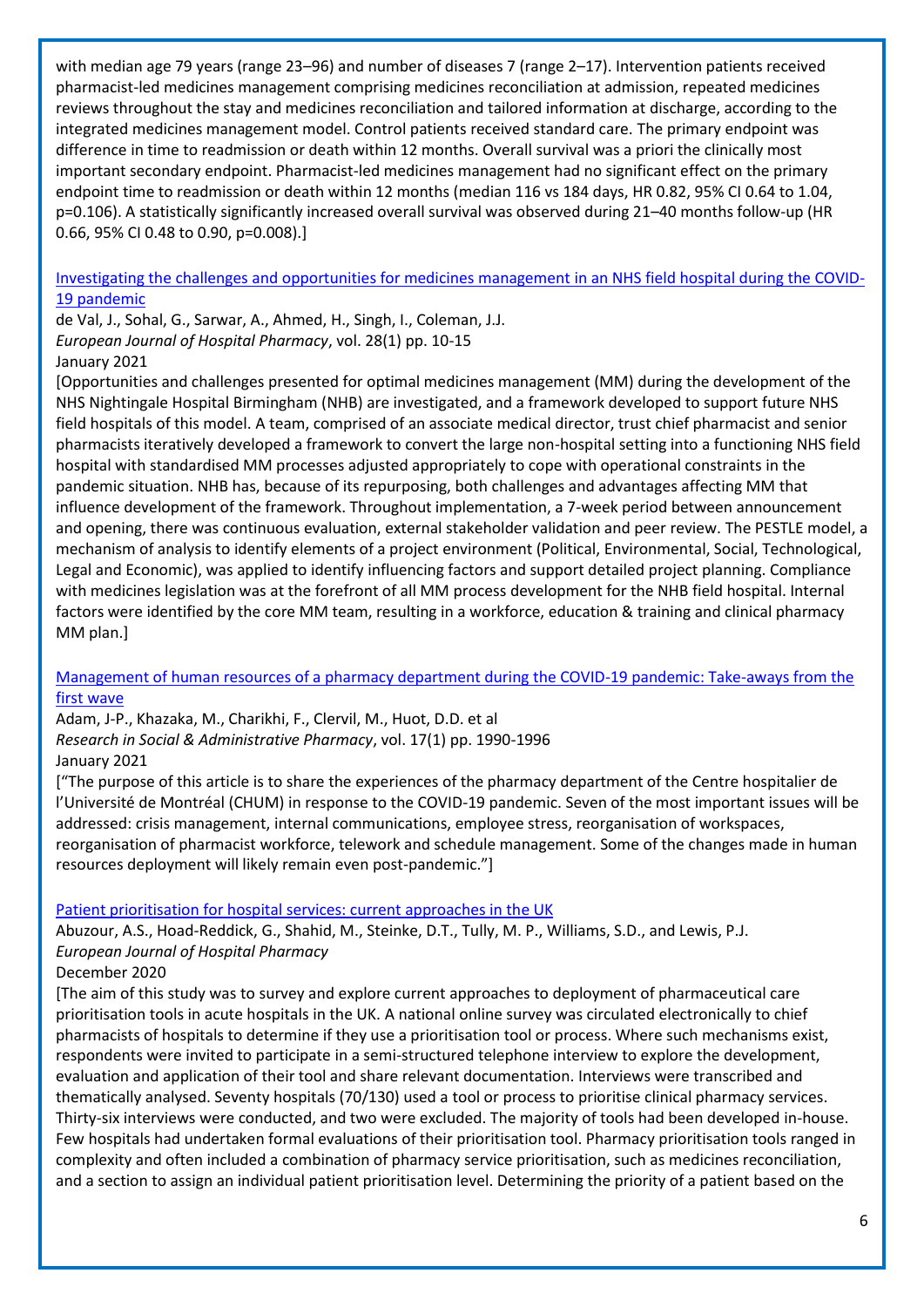identification of set indicators instilled confidence in pharmacists by ensuring they were not missing high-risk patients. Electronic prioritisation tools were especially useful at retrieving real-time data to prioritise workload, improving workflow and ensuring continuity in patient care. Drawbacks of using prioritisation tools included lack of tool sensitivity across certain specialties and time spent using the tool if not all information was accessible.]

[Pharmacy Emergency Preparedness and Response \(PEPR\): a proposed framework for expanding pharmacy](https://www.ncbi.nlm.nih.gov/pmc/articles/PMC7146711/)  [professionals' roles and contributions to emergency preparedness and response during the COVID](https://www.ncbi.nlm.nih.gov/pmc/articles/PMC7146711/)-19 pandemic and [beyond.](https://www.ncbi.nlm.nih.gov/pmc/articles/PMC7146711/)

Aruru, M., Truong, H-A., and Clark, S.

*Research in Social & Administrative Pharmacy*, vol. 17(1) pp. 1967-1977

January 2021

["This paper draws on the American Society of Health-System Pharmacists (ASHP) 2003 Statement on the Role of Health-System Pharmacists in Emergency Preparedness and lessons learned from previous and current public health emergencies, such as the 2009 H1N1 pandemic and the current COVID-19 pandemic, to provide expanded guidance for pharmacists and pharmacy professionals across all practice settings in EP&R. The proposed PEPR framework also incorporates information and recommendations from The Pharmacy Organizations' Joint Policy Recommendations to Combat the COVID-19 Pandemic (March 2020), CDC-NIOSH, International Pharmaceutical Federation (FIP) Guidance, health departments and emergency preparedness guidance and resources, Boards of Pharmacy, and other pharmacy professional organizations and educational institutions."]

[Prevalence and follow-up of potentially inappropriate medication and potentially omitted medication in older](https://www.sciencedirect.com/science/article/pii/S1879406819304965)  [patients with cancer](https://www.sciencedirect.com/science/article/pii/S1879406819304965) – The PIM POM study

van Loveren, F., van Berlo-van de Laar, I.R.F., Imholz, A.L.T., van 't Riet, E., Taxis, K., and Jansman, F.G.A. *Journal of Geriatric Oncology*, vol. 12(1) pp. 80-84

January 2021

[This prospective observational study aimed to determine the prevalence of Potentially Inappropriate Medication (PIMs) and Potentially Omitted Medication (POMs) in older patients with cancer. Hospital pharmacists conducted comprehensive medication reviews in older patients with cancer (aged 65 years or older) receiving parenteral chemotherapy and/or immunotherapy at the Deventer Hospital. PIMs and POMs were identified using the Screening Tool of Older Persons' potentially inappropriate Prescriptions (STOPP), the Screening Tool to Alert doctors to the Right Treatment (START), and pharmacists' expert opinion. Recommendations regarding PIMs and POMs were communicated to the patient's oncologist/haematologist and follow-up was measured. Associations between covariates and the prevalence of PIMs and POMs were statistically analysed. For the 150 patients included, 180 PIMs and 86 POMs were identified with a prevalence of 78%. Using pharmacists' expert opinion in addition to only STOPP/START criteria contributed to 49% of the PIMs and 23% of the POMs. A follow-up action was required in 73% of the 266 PIMs and POMs. Number of medicines and Charlson Comorbidity Index score were both associated with having at least one PIM and/or POM (p = .031 and p = .016, respectively).]

[Providing pharmacy services in a basketball arena: Reflections on building](https://academic.oup.com/ajhp/advance-article/doi/10.1093/ajhp/zxaa418/6017469) a pharmacy in a COVID-19 surge

Warr, D., Storey, E., Denys, M., Brown, S., and Rose, C.

*American Journal of Health-System Pharmacy*

December 2020

["As Coronavirus disease 19 (COVID-19) has spread globally, hospital systems have seen an increasing strain on their ability to accommodate the growing caseload. This demand has led countries to adopt varying surge-facility or alternate care site (ACS) models to manage patient overflow. This report describes the experience of setting up pharmacy services at a city-run surge facility in Philadelphia."]

[Role of pharmacist during the COVID-19 pandemic: A scoping review](https://www.ncbi.nlm.nih.gov/pmc/articles/PMC7334137/)

Visacri, M.B., Figueiredo, I.V., Lima, T.

*Research in Social & Administrative Pharmacy*, vol. 17(1) pp. 1799-1806 January 2021

[To identify and describe core services provided by the pharmacist during the COVID-19 pandemic a literature search was performed in MEDLINE, Embase, Scopus, and LILACS for studies published between 1st December 2019 and 20th May 2020 without language restriction. Studies that reported services provided by pharmacists during the